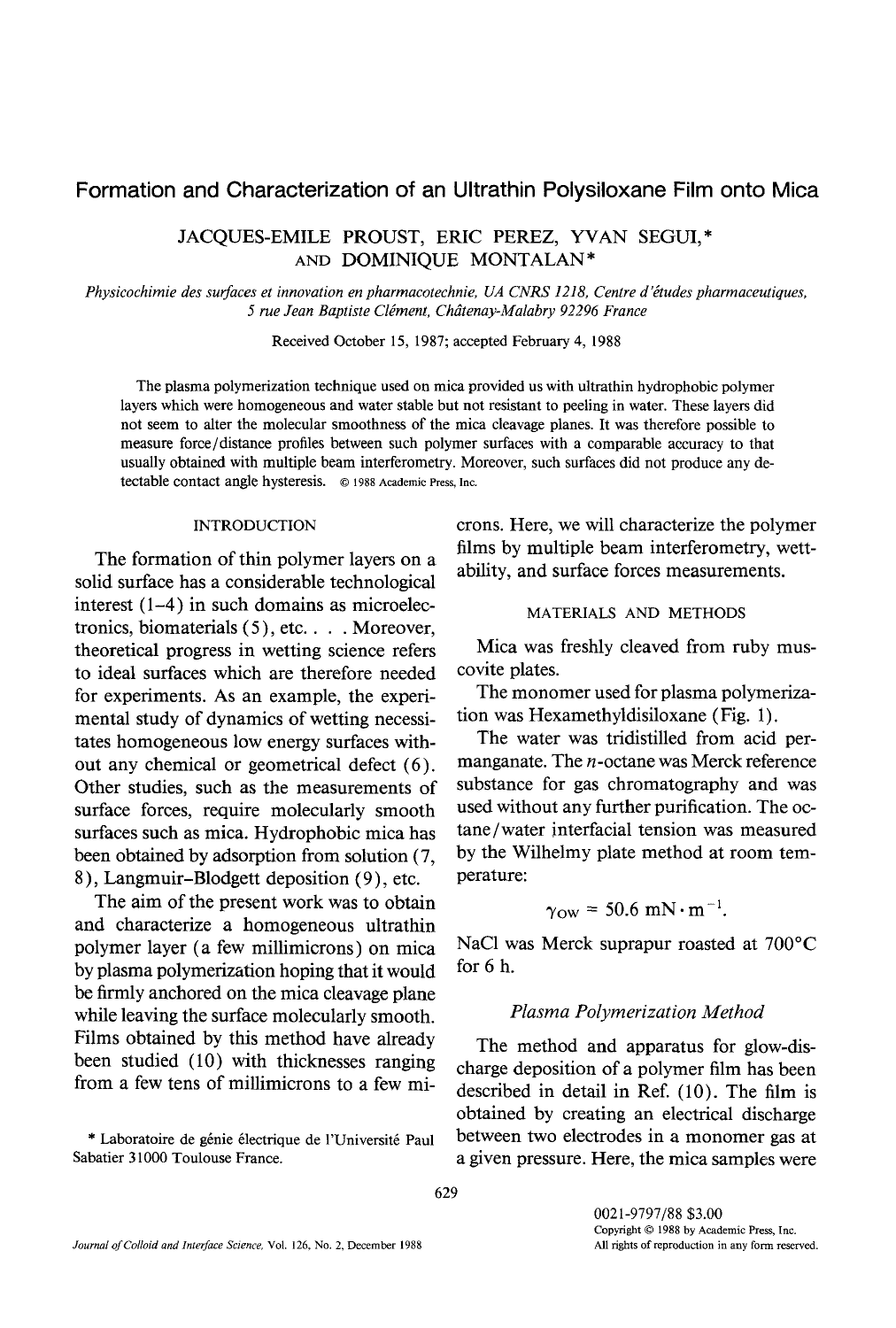

FIG. 1. Hexamethyldisiloxane.

put on one of the two electrodes. After vacuum was obtained in the bell jar, the monomer was introduced at a pressure of  $45 \pm 5$  Pascals and the electrical discharge forming a homogeneous plasma was started at a frequency 2.5 KHz, with a current of 1.6  $\pm$  0.2 A $\cdot$  m<sup>-2</sup> for 30 s.

## *Interferometry*

Multiple beam interferometry was used to measure thickness, refractive index, and to characterize the homogeneity of the polymer layers. This method is extensively described in Ref. (11). It requires two mica sheets of equal thickness (a few microns), silvered on one side (the polymer films are deposited on the other side). The two sheets are brought into contact with the two silver layers on the outside, thus forming a Perot-Fabry interferometer. With a suitable optical setup, fringes of equal chromatic order can be observed. The accuracy of this method is 0.1-0.2 nm for the thickness, and 0.03 for the refractive index at thicknesses of a few nm. When optimal optical conditions are realized, the fineness of the fringes ultimately depends on the rugosity of the studied surfaces. This interferometric method has a very high depth resolution, but a much lower lateral resolution (a few microns). For instance, a hole in a 5 nm thick film will be optically seen only if it is larger than a few microns.

The thickness and refractive index of the polymer layers were measured by comparing identical samples of treated and nontreated mica.

### **Surface Forces**

The forces between two treated mica surfaces immersed in a liquid (aqueous NaC1 **10-3** M solution) were measured as a function of the distance between the two solid surfaces, by the technique developed by Israelachvili, extensively described in Ref. (12). The above mentioned interferometric method was used in combination of a calibration procedure in order to determine the force to  $10^{-7}$  N. One of the two mica sheets was fixed to a force measuring leaf spring with a stiffness coefficient 100 N/m. We could measure attractive forces only if their gradient was smaller than  $100 \text{ N/m}$ , otherwise the surfaces would jump into contact (12).

# *Surface Characterization by Contact Angle Measurements*

The purpose of the present work was to create a hydrophobic surface. We want to characterize it by its surface energy and its hydrophobicity. Several methods based on wetability have been proposed. The state equation proposed by Neumann allows, from liquid surface tension and its advancing contact angle on the solid, to obtain values for solid/vapor and solid/liquid surface energies.

In order to evaluate the hydrophobic character of the surface, we have used the Hamilton-Andrade method which has the advantage of providing a competition between water and a hydrophobic liquid. It is based on Fowkes' approach (13) and on the fact that octane and water have an equal dispersion component to their surface energy.

Although both approaches may be incompatible from a theoretical point of view (14, 15), they provide us with parameters which allow comparison with other surfaces.

Contact angles were measured with a goniometer in two different configurations as shown in Fig. 2 (16):

(a) Drop-on-plate method using a thermostated contact-angle apparatus described in Ref. (17). A drop of liquid is deposed on the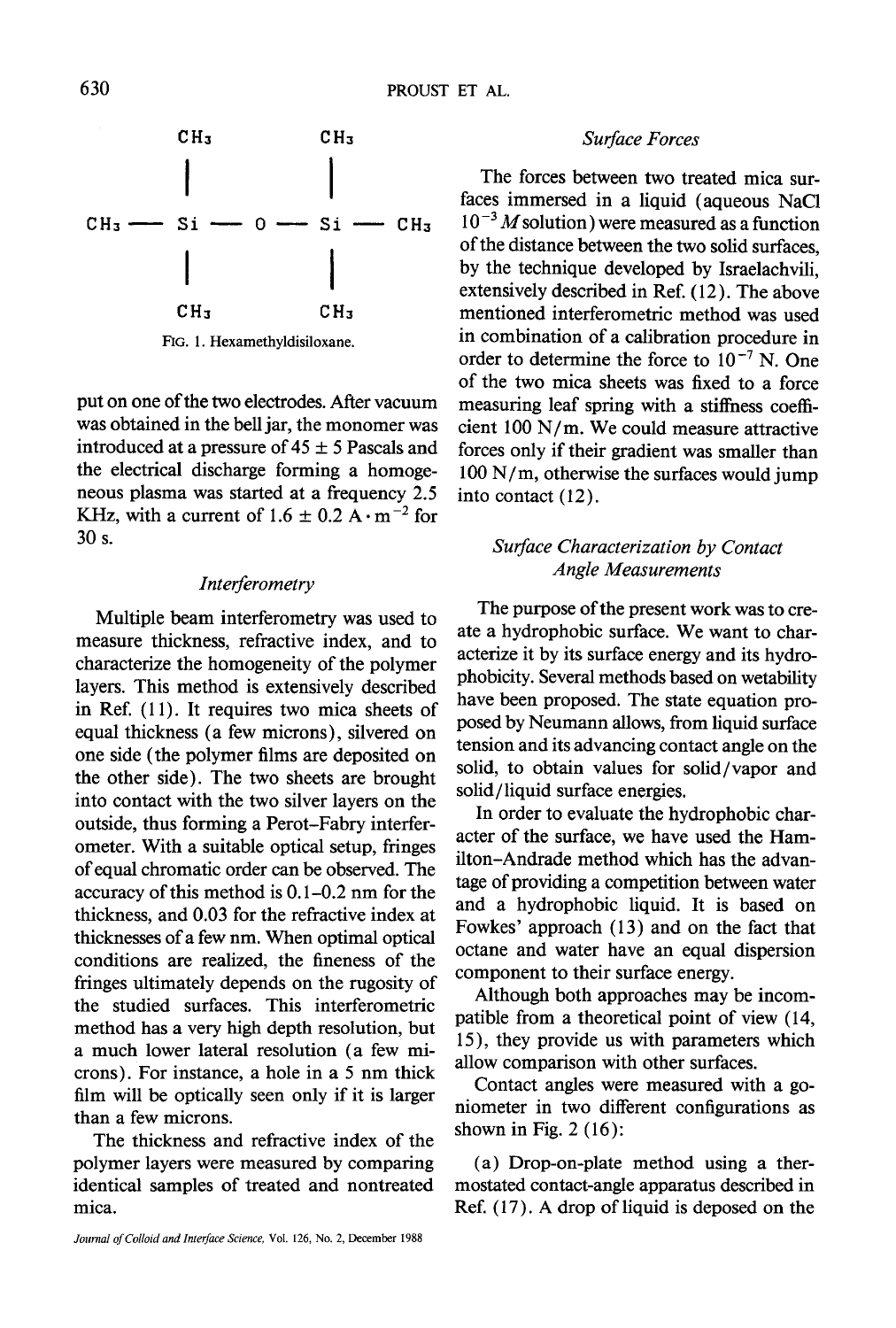

FIG. 2. The contact angles were measured in the configurations: (a) sessile drop of water; (bl) air bubble on the solid immersed in water;  $(b2)$  octane drop on the solid immersed in water.

solid substrate by means of a micrometric sytinge. This allows measurement of both static advancing and receding contact angles.

(b) vapour/water/solid and octane/water/ solid systems where we could only measure the receding angle.

Using the advancing water contact angle obtained by the drop-on-plate method (Fig. 2a), and the equation proposed by Neumann (18), the solid surface free energy  $\gamma_{SV}$  and the solid-water interfacial energy  $\gamma_{\rm SW}$  were obtained for all surfaces by computation from the following equations:

 $\cos \theta_{\rm WV}$ 

$$
=\frac{(0.015\gamma_{SV}-2.00)(\gamma_{SV}\gamma_{WV})^{1/2}+\gamma_{WV}}{\gamma_{WV}[0.015(\gamma_{SV}\gamma_{WV})^{1/2}-1]}
$$
[1]

$$
\gamma_{\rm SW} = \frac{[(\gamma_{\rm SV})^{1/2} - (\gamma_{\rm WW})^{1/2}]^2}{1 - 0.015 (\gamma_{\rm SV} \gamma_{\rm WW})^{1/2}}. \qquad [2]
$$

Using the Hamilton-Andrade approach (19, 20) and the contact angles measured at the triple line solid-air-water  $\theta_{\rm VW}$  and solidoctane-water  $\theta_{\rm OW}$  (see Fig. 2b), we can deduce (20) the polar  $W_{\text{SW}}^{\text{p}}$  and nonpolar  $W_{\text{SW}}^{\text{d}}$  contributions to the solid/water adhesion free energy:

$$
W_{\text{SW}}^{\text{p}} = 50.6(1 - \cos \theta_{\text{OW}}) \tag{3}
$$

$$
W_{\text{SW}}^{\text{d}} = \gamma_{\text{WV}} (1 - \cos \theta_{\text{VW}}) - W_{\text{SW}}^{\text{p}}.
$$
 [4]

## RESULTS AND DISCUSSION

# *Water Stability of the Polysiloxane Layer Deposited onto Mica*

The plasma polymerization treated mica surfaces were resistant to water and did not show any alteration either after contact with a drop or after one day immersion. This water stability was also noticed during all the characterization experiments. In the difficult problem of finding a stable hydrophobic treatment of such an inert surface as mica (9), this plasma polymerization method seems satisfactory.

### *Optical Characterization*

The fringes of equal chromatic order obtained with two polysiloxane treated mica sheets in contact did not show any holes in the polymer film. They were as fine as those obtained with clean mica surfaces. This proves that the new surface was smooth within the resolution of the technique.

In the above described deposition conditions, each of the polysiloxane layers had a thickness:

$$
4.5\pm0.4~\mathrm{nm}
$$

and a refractive index:

$$
1.44\pm0.04.
$$

The indicated errors correspond to the dispersion of the results which may be due to the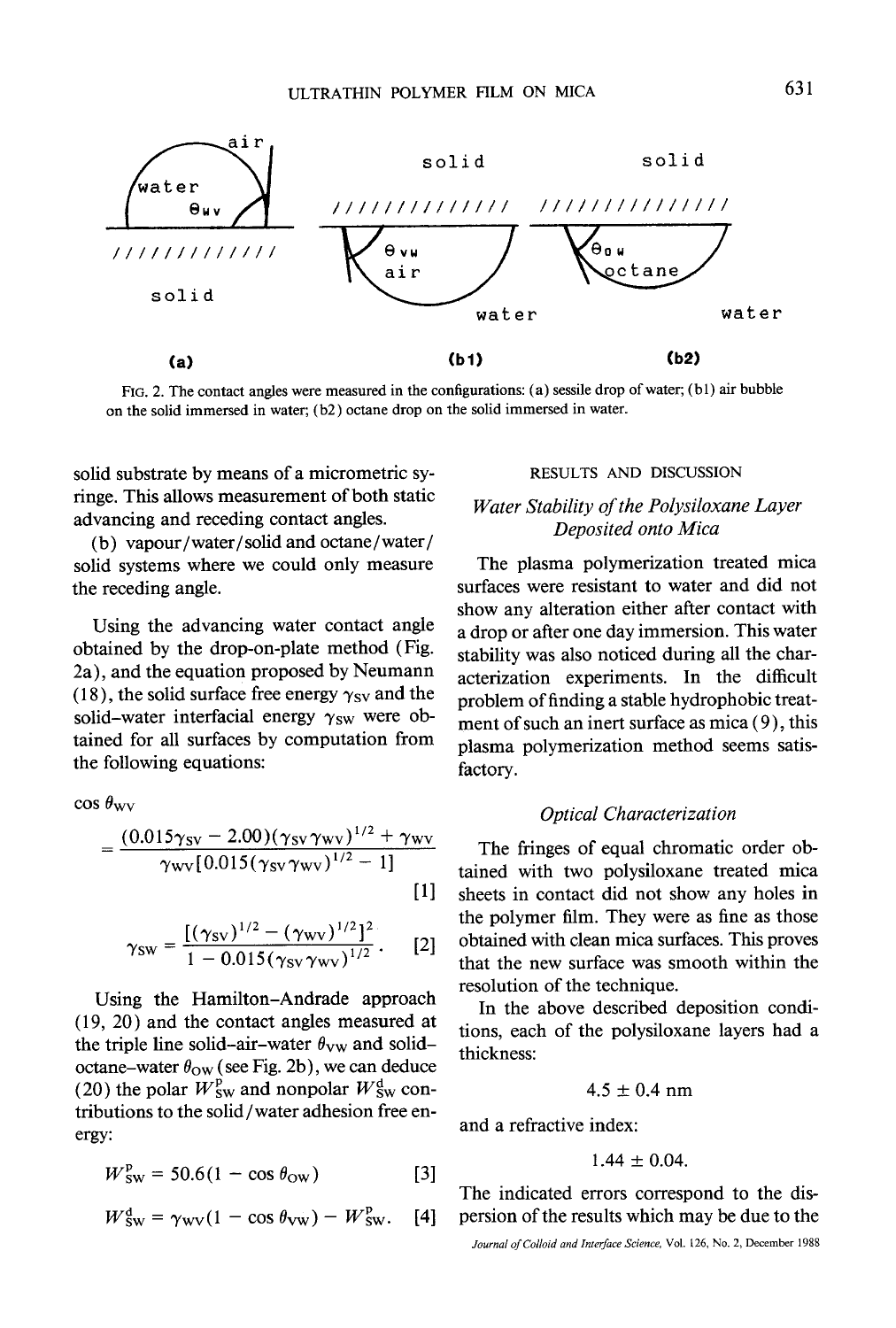imperfect reproducibility of the deposition conditions.

#### *Surface Force Measurements*

The measurements were performed in successive movements of bringing together and separating the surfaces in NaCl  $10^{-3}$  M aqueous solution. After the first contact, the forces measured in subsequent cycles were not reproducible. Therefore, special care was taken to make sure that the treated mica sheets were not brought into contact prior to the first force measurement run.

In this run (not shown here), only an attractive regime was observed, with a jump into contact from about 12 nm. The absence of repulsion indicates that the electrostatic charge of the surface is negligible. Without going into great detail for these preliminary measurements, we can observe that van der Waals forces are not large enough for explaining this jump at large distances, even with an overestimation of the Hamaker constant. The occurrence of hydrophobic forces should be a satisfactory alternative explanation, as shown by other authors with surfactant-coated hydrophobic mica surfaces (8, 9).

On subsequent cycles, we could observe nonreproducible double-layer type repulsions, showing that the layer is damaged after the first separation from contact. We think that this damage may be due to a shear that would take place on reversing one translation stage of the force measuring system in order to separate the surfaces. Another explanation, as suggested by one of the referees is that the damage caused on separating the treated surfaces in water is due to the strong adhesion in water ( $\gamma_{SL}$  = 31.6 mJ $\cdot$ m<sup>-2</sup>, see next paragraph) which may be stronger than the adhesion of the polymer to mica.

In some cases, under great compression, the extrusion of the polymer layer could be directly observed on the fringes of equal chromatic order, where the flattened portions (corresponding to the contact zone) were, within a few seconds, shifted to a new position,

Journal of Colloid and Interface Science, Vol. 126, No. 2, December 1988

allowing an accurate measurement of the thickness and refractive index of the polysiloxane layer.

> *Contact Angle and Surface Energy Parameters for Treated Mica*

The contact angle of water on the treated mica surface, measured by the drop-on-plate method is

$$
\theta_{\rm WV}=95^{\circ}\pm0.5^{\circ}
$$

for both advancing and receding angles, showing no hysteresis. This is quite different from the behavior of polydimethylsiloxane sheets (21) which showed, with water, an advancing contact angle of 98° and a receding one of  $66^\circ$ .

Recent progress of theory has been achieved in understanding wetting hysteresis (6): contact angle hysteresis is influenced by surface chemical and geometrical heterogeneities. Here, the absence of wetting hysteresis confirms our optical characterization of the smoothness of treated mica surfaces. We can, moreover, deduce that those surfaces are chemically homogeneous.

The contact angle  $\theta_{\rm WV}$ , when vectorized in Eqs. [1] and [2] gives values  $\gamma_{SV}$  and  $\gamma_{SW}$  respectively for the surface free energy of treated mica in equilibrium with water vapor and for the treated mica/water interface free energy:

$$
\gamma_{\rm SV} = 25.3 \text{ mJ} \cdot \text{m}^{-2}
$$

$$
\gamma_{\rm SW} = 31.6 \text{ mJ} \cdot \text{m}^{-2}.
$$

Using the configuration of Fig. 2b1, we could deduce the same values for  $\gamma_{SV}$  and  $\gamma_{SW}$ from the contact angle data  $\theta_{\rm VW}$ .

The  $\gamma_{SV}$  value is close to the critical surface tension  $\gamma_c$  of polymethylsiloxane found by Zisman (22):

$$
\gamma_c = 24 \text{ mJ} \cdot \text{m}^{-2}.
$$

Values for  $\gamma_{\rm SL}$  and  $\gamma_{\rm SV}$  of mica coated by a hydrophobic monolayer have been obtained independently by direct force measurements (9) and Neumann's equation of state (23).